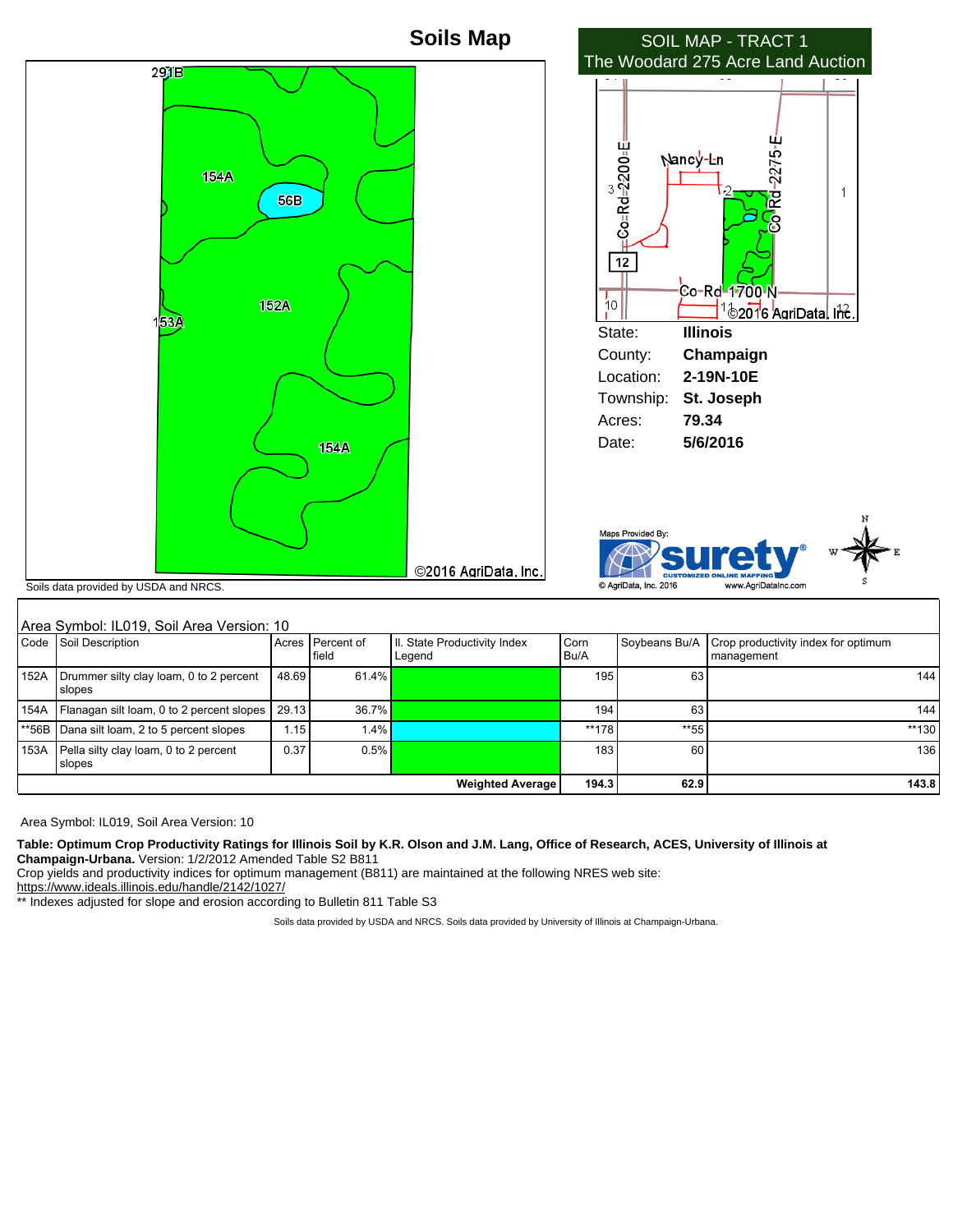

## Area Symbol: IL041, Soil Area Version: 13

|       | TATE 8 SYMBOL ILU4 F. SOII ATE 8 VEISION. T3               |                                  |                            |                                         |                |      |                                                                     |  |  |
|-------|------------------------------------------------------------|----------------------------------|----------------------------|-----------------------------------------|----------------|------|---------------------------------------------------------------------|--|--|
|       | Code Soil Description                                      |                                  | Acres IPercent of<br>field | III. State Productivity Index<br>Legend | Corn<br>l Bu/A |      | Soybeans Bu/A   Crop productivity index for optimum<br>I management |  |  |
| 1722A | Drummer-Milford silty clay loams, 0 to 2<br>percent slopes | 55.97                            | 70.3%                      |                                         | 184            | 60   | 137                                                                 |  |  |
|       | 154A   Flanagan silt loam, 0 to 2 percent slopes           | 22.94                            | 28.8%                      |                                         | 194            | 63   | 144                                                                 |  |  |
|       | 1**56B   Dana silt loam, 2 to 5 percent slopes             | 0.71                             | 0.9%                       |                                         | **178          | **55 | $**130$                                                             |  |  |
|       |                                                            | 186.8<br><b>Weighted Average</b> | 60.8                       | 139                                     |                |      |                                                                     |  |  |

Area Symbol: IL041, Soil Area Version: 13

## **Table: Optimum Crop Productivity Ratings for Illinois Soil by K.R. Olson and J.M. Lang, Office of Research, ACES, University of Illinois at**

**Champaign-Urbana.** Version: 1/2/2012 Amended Table S2 B811

Crop yields and productivity indices for optimum management (B811) are maintained at the following NRES web site:

https://www.ideals.illinois.edu/handle/2142/1027/

\*\* Indexes adjusted for slope and erosion according to Bulletin 811 Table S3

Soils data provided by USDA and NRCS. Soils data provided by University of Illinois at Champaign-Urbana.